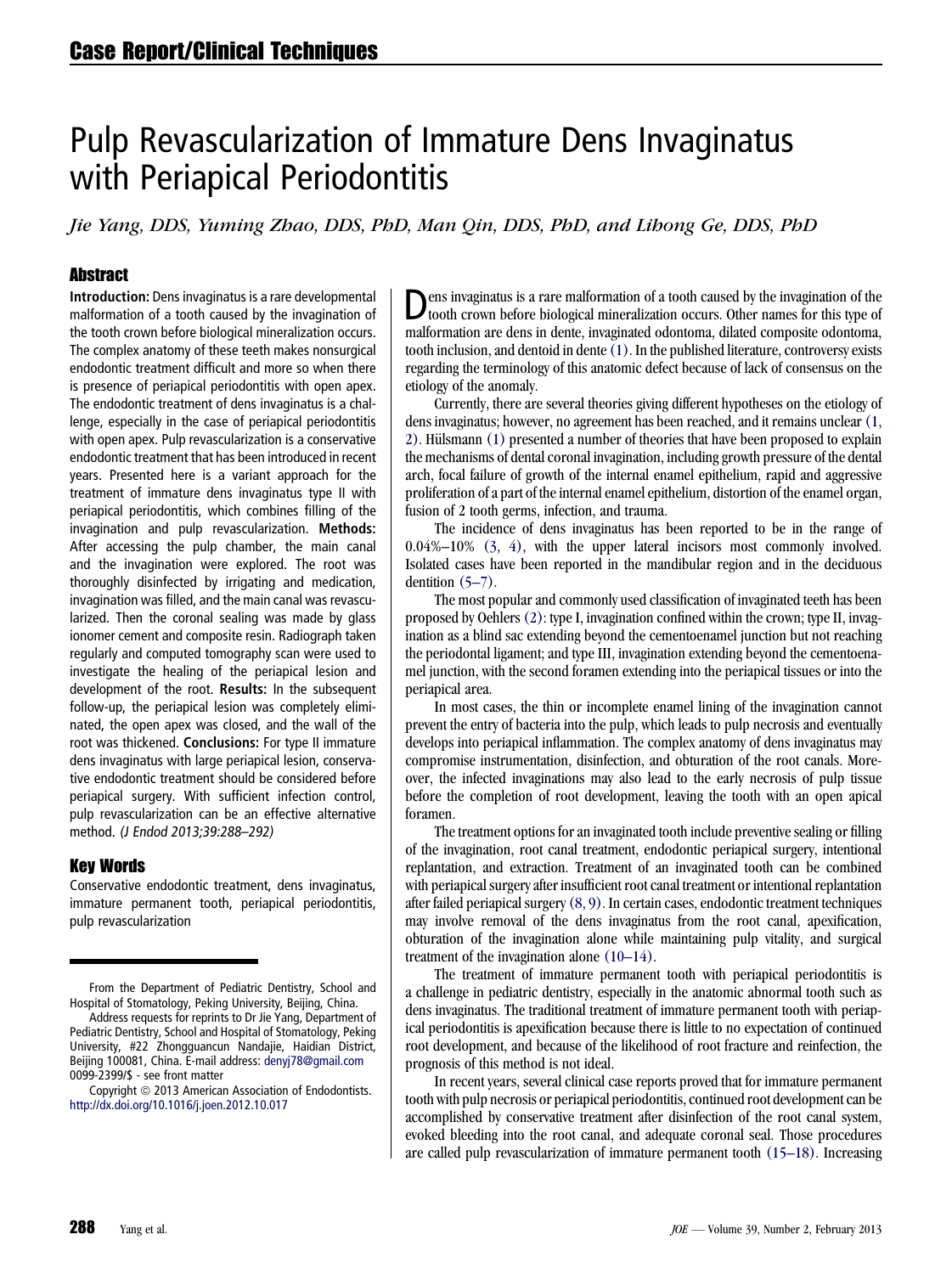



Figure 1. The crown of maxillary right lateral incisor was cone-shaped without caries.

numbers of clinicians have used pulp revascularization for the treatment of immature permanent tooth with periapical periodontitis and had ideal results; they believe that this conservative approach may substitute for the traditional apexification as the preferred treatment method for the immature tooth with periapical periodontitis and sinus tract [\(19\).](#page-4-0)

To test the effectiveness of pulp revascularization in the treatment of immature dens invaginatus with periapical periodontitis, this article presents a clinical case applying pulp revascularization as a conservative method to successfully treat a maxillary lateral incisor with necrotic pulp, type II dens invaginatus, and large periapical lesion.

#### Case Report

An 11-year-old male patient without a history of systemic compromise was referred to the Department of Pediatric Dentistry, School of Stomatology, Peking University for endodontic treatment of a maxillary left lateral incisor. The patient complained of pain during mastication for the previous 2 days.

Clinically, the crown of the maxillary right lateral incisor was coneshaped without caries (Fig. 1). The tooth was sensitive to percussion as well as palpation, with grade 2 mobility, and the palatal gingiva was swelling with periodontal probing depths less than 3 mm, which indicates the swelling more likely results from apical lesion rather than periodontal lesion. The tooth showed a negative response to pulp sensibility testing with ice. A periapical radiograph and cone-beam computed tomography (CT) scan revealed a type II invagination extending from the crown to the middle root, with no apparent communication to the main canal, and the presence of extended radiolucent area around the open apex (Fig. 2). The left lateral incisor was normal clinically and radiographically. There was no history of orofacial trauma.

After written informed consent was obtained from the patient's parents, the tooth was isolated with a rubber dam. Under no local anesthesia, endodontic access was made without any exudation but was accompanied by foul odor. The extirpated pulp appeared gray-black in color; thus, the necrotic nature of the pulp was confirmed.

By exploration, the position of the main canal and a second canal, the invagination, was determined; the main canal was located distal to the invagination. Without any instrumentation, the 2 canals were irrigated with 30 mL 5.25% NaOCl, followed by sterile normal saline, and then gently dried with paper points. After that, triple antibiotic paste (a creamy paste made of equal proportions of metronidazole, ciprofloxacin, and minocycline that was mixed with normal saline by a compounding pharmacist of Peking University School of Stomatology) was delivered into the 2 canals with lentulo spiral instrument, and then the tooth was temporized with Cavit G (3M ESPE, St Paul, MN) for a week.

At the following appointment, the patient's symptoms were partially relieved. After 4 weeks of consecutive irrigation and medication, the patient was asymptomatic; the tooth was not sensitive to percussion or palpation, and the localized swelling was resolved. The invagination was obturated with GuttaFlow (Coltène/Whaledent, Langenau, Germany), and the following radiograph revealed the invagination



Figure 2. Radiographic examination and cone-beam CT scan revealed a type II invagination extending from the crown to the middle of the root, with no apparent communication to the main canal, and the presence of extended radiolucent area around the open apex.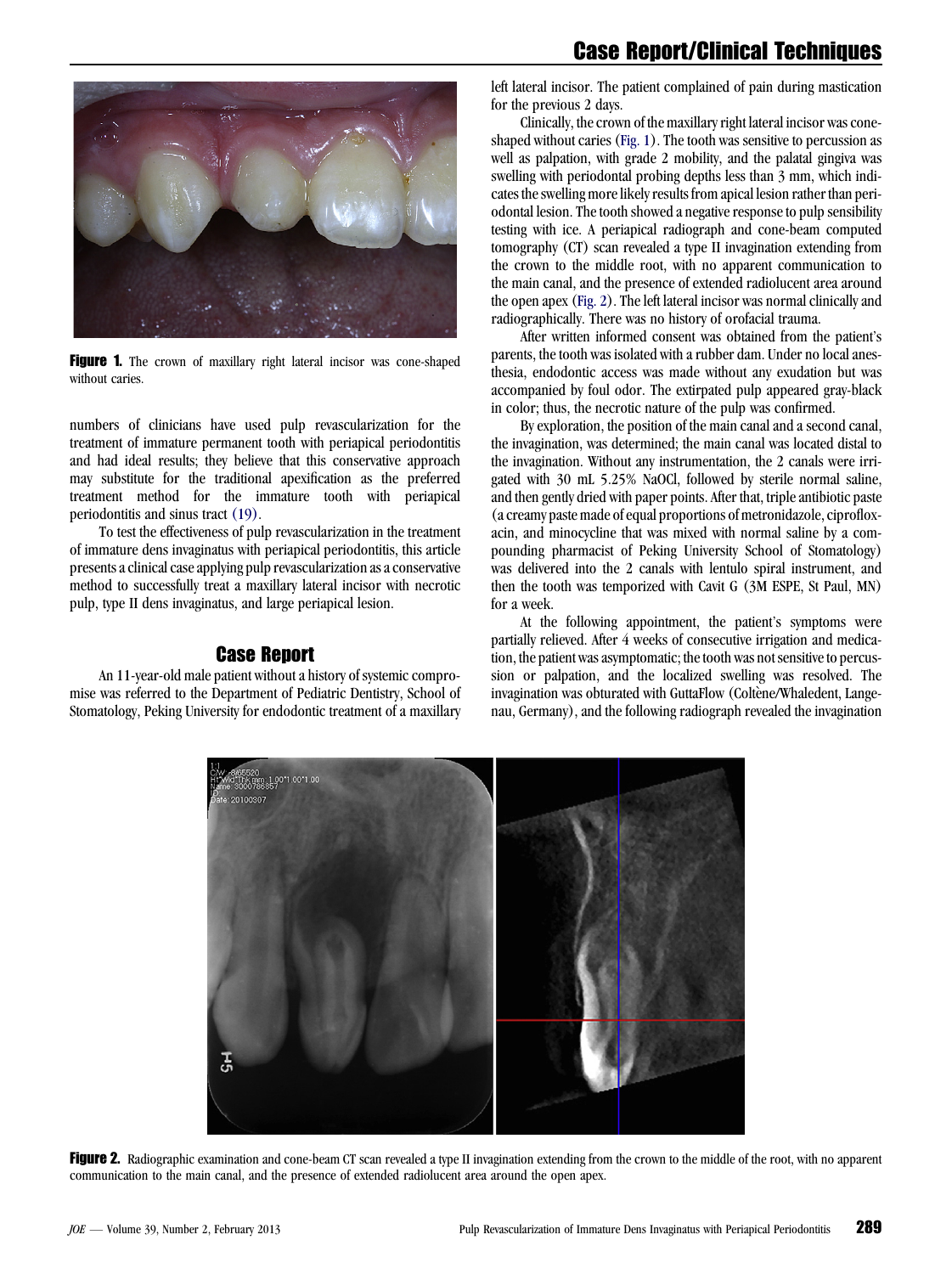

**Figure 3.** After 4 weeks of consecutive irrigation and medication, the patient was asymptomatic. The invagination was fully obturated by GuttaFlow, which is radiopaque.

was thoroughly radiopaque (Fig. 3). After irrigating the main root canal with 2.5% NaOCl and normal saline and drying the canal with paper point, periapical tissues of the main canal were irritated by #30 K-file, but bleeding was not evoked; there was no blood found in the root canal orifice except on the tip of the file. After 10 minutes, no more bleeding was observed, and the accessed cavity was sealed with Fuji IX glass ionomer cement (Fuji Corporation, Osaka, Japan), followed by adhesive composite resin (Filtek Z250; 3M ESPE).

After placement of Fuji IX glass ionomer cement and composite resin, radiographs taken once a month showed that the range of the periapical radiolucency gradually reduced.

At the 24-month follow-up, the patient continued to be asymptomatic. In clinical examinations, the tooth was functional with normal periodontal condition and insensitive to percussion and palpation, and there was no presence of swelling. However, the tooth was not responsive to cold testing. A periapical radiograph and cone-beam CT scan revealed that periapical radiolucent lesion was eliminated completely, open root apex was closed, and the wall of the root canal was thickened (Fig. 4). This conservative treatment of immature dens invaginatus with periapical periodontitis has reached ideal result. Then the tooth was restored to normal shape with adhesive nanocomposite resin (Filtek Z350; 3M ESPE). Because the crown of the dens invaginatus had been discolored by minocycline, which is a component of the triple antibiotic paste used in the treatment, the treated tooth was darker in color than the adjacent ones ([Fig. 5\)](#page-3-0).

#### Discussion

The case presented here was diagnosed as an Oehlers type II invaginatus that invaded into the root beyond the level of cementoenamel junction, ending as a blind sac and never reaching the periapical tissues. Although there was no detectable coronal caries or retrograde infection, the maxillary right lateral incisor had pulp necrosis and periapical periodontitis. The infection may have come from a small pit on the lingual aspect of the invaginated tooth crown that allowed the penetration of bacteria into the invagination and further into the pulp chamber because of weak enamel and dentin, leading to pulp necrosis, periapical inflammation, and cessation of root formation.

Dens invaginatus is a critical developmental abnormality of teeth resulting from an invagination of the enamel organ. Dental treatment is often required because the invagination may allow irritants into the pulp space that cause inflammation of the pulp or even the periodontal tissue.

Because of the complex anatomy of dens invaginatus, it is difficult to carry out endodontic treatment, especially with pulp necrosis and



Figure 4. Radiographic examinations and cone-beam CT scan showed periapical radiolucent lesion was eliminated completely, open root apex was closed, and wall of the root was thickened.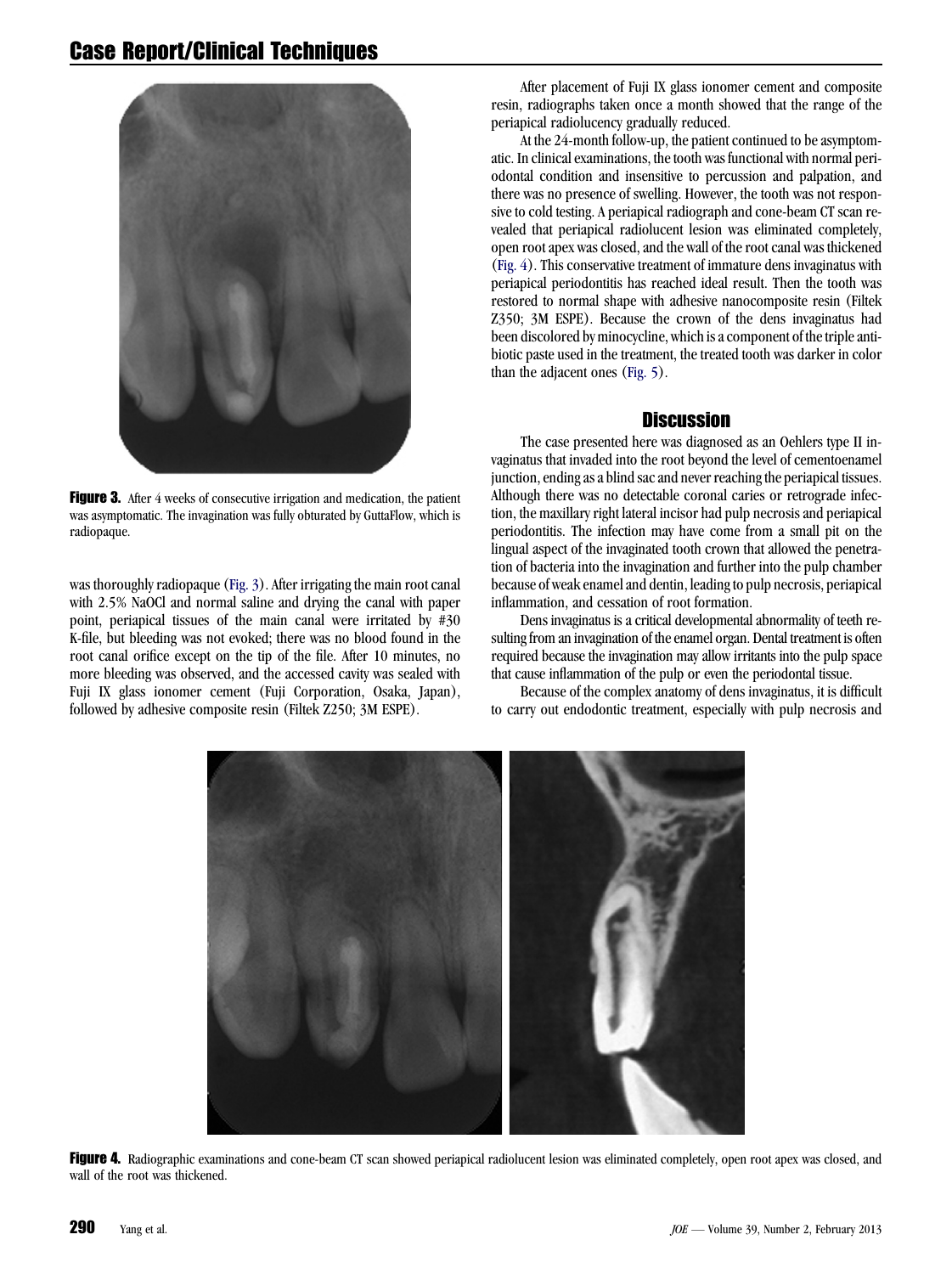### Case Report/Clinical Techniques

<span id="page-3-0"></span>

Figure 5. After treatment reached ideal result, the tooth was restored to normal shape with adhesive nanocomposite resin. Because the crown of the dens invaginatus had been discolored by triple antibiotic paste, the treated tooth was darker in color than the adjacent ones.

periodontitis before the completion of root development or apical closure.

Regardless of the size of the periapical lesion, surgical treatment should be performed only when nonsurgical endodontic treatment has failed [\(20\)](#page-4-0). Thus, conservative endodontic treatment was the top priority for this case.

Because there was a large periapical lesion in the immature type II invaginatus, simple preventive sealing or filling was not enough. To eliminate the periapical lesion and promote the root development, endodontic treatment should be performed. Apexification is the traditional treatment for the immature permanent tooth with nonvital pulp [\(21, 22\)](#page-4-0). Canal irregularities between the main canal and the invagination may prevent the direct contact of antibiotics or medication such as calcium hydroxide [\(23\)](#page-4-0), so traditional apexification was not suitable for the presented case. Moreover, the apexification can only induce a calcific barrier at the open apex but cannot thicken the wall of the root canal, and the prognosis is not ideal. Another nonsurgical endodontic treatment is to perform apexification after complete elimination of the invagination by #70 or larger Kfile [\(24\)](#page-4-0). After apexification, the strength of the root is usually weak, especially when invagination is eliminated, so the root is likely to fracture, which makes it difficult for future prosthetic treatment.

In 2001, pulp revascularization was first introduced by Iwaya et al [\(15\)](#page-4-0) in treatments of immature permanent teeth with pulp necrosis or apical periodontitis. Since then, many other successful case reports of pulp revascularization have been published. Huang et al [\(25\)](#page-4-0) determined that the open apex of immature permanent tooth provided a good communication from the pulp space to periapical tissue; therefore, it may be possible for periapical lesion to occur while the pulp is only partially necrotic and infected. Along the same line of reasoning, stem cells in pulp tissue and in apical papilla may also have survived the infection and allowed regeneration of pulp and root maturation to occur, and the infection could have spread through surviving pulp tissue, reaching the periapex.

Although pulp revascularization is not tissue regeneration but wound repair, as indicated by animal experiments [\(26\)](#page-4-0), it can effectively heal the periapical lesion and thicken the wall of root canal; hence it can prevent the root from fracture and reach long-term retention. Therefore, pulp revascularization is still the ideal treatment for the presented case.

During the treatment, we followed the protocol of the published articles about pulp revascularization, including minimal or no instrumentation of canal while relying on gentle but thorough irrigation of the canal system with 5.25% NaOCl, disinfection with intracanal medication of triple antibiotic paste between appointments, evoked bleeding into the root canal, and finally adequate coronal sealing.

Despite the fact that invagination is not a real canal, root canal filling is still important, because the enamel and dentin of invagination are so weak that irritants can easily penetrate the main root canal and cause infection. For type I and II dens invaginatus, the invagination should be filled closely with or without the presence of pulp infection  $(1, 23)$ .

In the presented case, the periapical tissue was irritated with #30 K-file, but there was little bleeding into the canal. Therefore, it is impossible to place mineral trioxide aggregate (MTA) over the blood clot as required by the protocol. On the other hand, the anatomic complexity of dens invaginatus increased the difficulty of MTA placement. After filling of the invagination and irritation of the periapical tissue, we sealed the accessed cavity with composite resin, after Fuji IX glass ionomer cement, a biocompatibility material, was placed onto the filled invagination instead of MTA.

Pulp revascularization is a new treatment protocol for immature permanent teeth with periapical periodontitis. In the presented case, which combined the filling invagination, we used this variant method as conservative endodontic treatment for type II immature dens invaginatus with large periapical lesion. Radiographic follow-up after 24 months showed that the periapical lesion had been eliminated completely, and the open apex had closed.

This case illustrates that even for type II immature dens invaginatus with large periapical lesion, conservative endodontic treatment should be considered at first instead of periapical surgery. With sufficient infection control, pulp revascularization can be an effective alternative method.

#### **Acknowledgments**

The authors deny any conflicts of interest related to this study.

#### References

- 1. Hulsmann M. Dens invaginatus: aetiology, classification, prevalence, diagnosis, and treatment considerations. Int Endod J 1997;30:79–90.
- 2. Oehlers FA. Dens invaginatus (dilated composite odontome): I—variations of the invagination process and associated anterior crown forms. Oral Surg Oral Med Oral Pathol 1957;10:1204–18.
- 3. Pindborg JJ. Pathology of the Dental Hard Tissues. Philadelphia: Saunders; 1970.
- 4. Rotstein I, Stabholz A, Heling I, Friedman S. Clinical considerations in the treatment of dens invaginatus. Endod Dent Traumatol 1987;3:249–54.
- 5. Goncalves A, Goncalves M, Oliveira DP, Goncalves N. Dens invaginatus type III: report of a case and 10-year radiographic follow-up. Int Endod J 2002;35: 873–9.
- 6. de Sousa SM, Tavano SM, Bramante CM. Unusual case of bilateral talon cusp associated with dens invaginatus. Int Endod J 1999;32:494–8.
- 7. Eden EK, Koca H, Sen BH. Dens invaginatus in a primary molar: report of case. ASDC J Dent Child 2002;69:49–53.
- 8. Ortiz P, Weisleder R, Villareal DJY. Combined therapy in the treatment of dens invaginatus: case report. J Endod 2004;30:672–4.
- 9. Lindner C, Messer HH, Tyas MJ. A complex treatment of dens invaginatus. Endod Dent Traumatol 1995;11:153–5.
- 10. Girsch WJ, McClammy TV. Microscopic removal of dens invaginatus. J Endod 2002; 28:336–9.
- 11. Tarjan I, Rozsa N. Endodontic treatment of immature tooth with dens invaginatus: a case report. Int J Paediatr Dent 1999;9:53–6.
- 12. Yeh SC, Lin YT, Lu SY. Dens invaginatus in the maxillary lateral incisor: treatment of 3 cases. Oral Surg Oral Med Oral Pathol Oral Radiol Endod 1999;87:628–31.
- 13. Gound TG, Maixner D. Nonsurgical management of a dilacerated maxillary lateral incisor with type III dens invaginatus: a case report. J Endod 2004; 30:448–51.